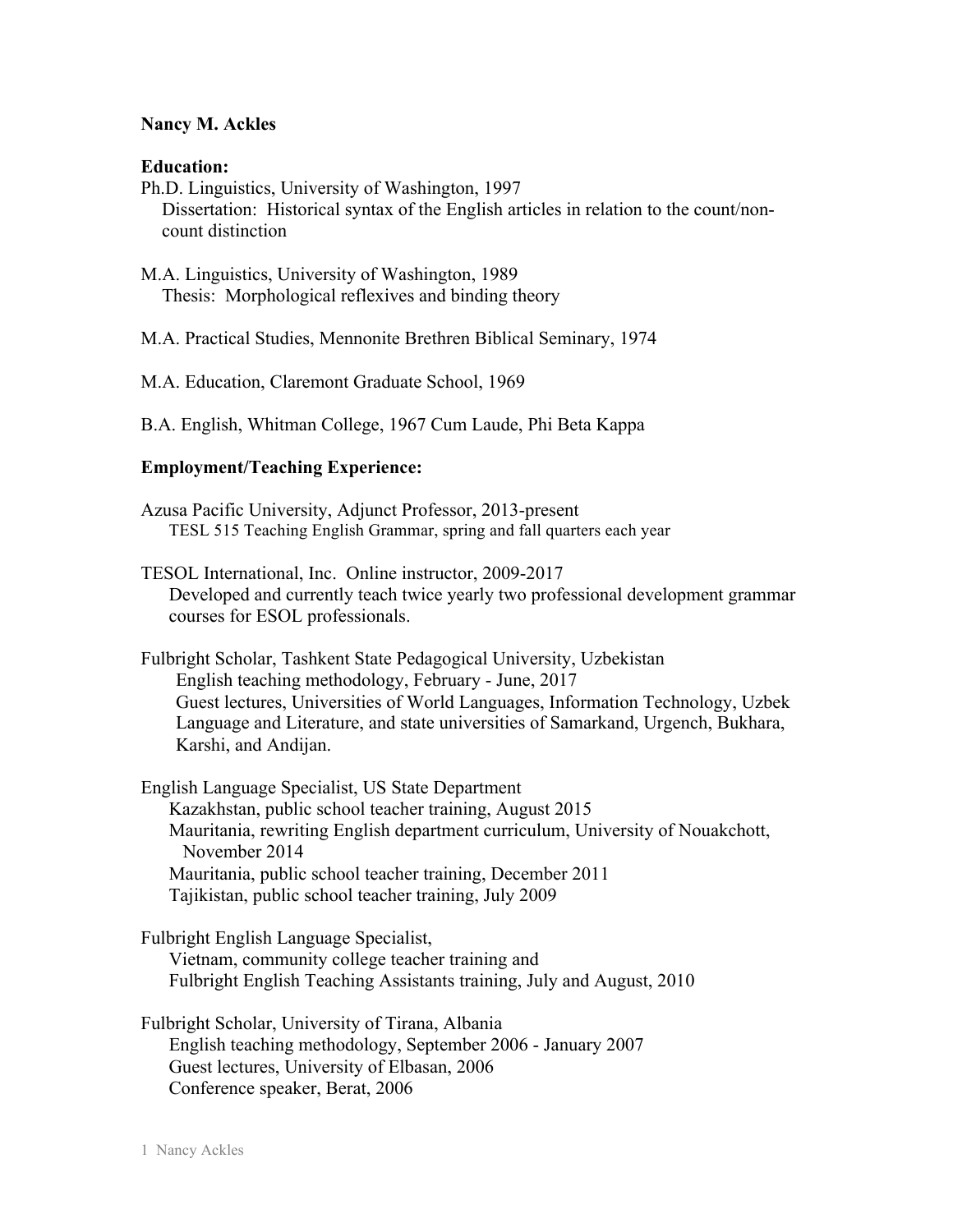Seattle Pacific University, Adjunct Professor, MATESOL program Syntax, 2000 to 2006 Introduction to Linguistics, 1996 . Seattle University, Adjunct Professor, MATESOL program Second Language Acquisition, Fall 1999 Linguistics for Language Teachers I, Fall 2005 Linguistics for Language Teachers II, Winter 2006 University of Washington, English Language Programs, 1987-2006 Courses taught: Intensive English Program Grammar/Writing 2 Grammar 3, 4, 5 Writing 3, 4 Independent Writing Reading 2 Pronunciation, beginning and advanced Topics in Conversation TOEFL Preparation Listening, Beginning, 3, 4 SERVE (Service Learning through volunteer placements in the community) Academic Preparation Vocabulary and Idioms Academic English Program Language Structure (all levels) Essay Writing Research Paper Writing TA preparation Online English Language Program Academic English, Beginning, Intermediate, and Advanced English for Academic Writing English for Writing in Science and Industry, Beginning and Intermediate English for Business Specialized Programs STEP (Short Term English Program) for international teachers of English Language of Debate and Diplomacy (Students from Waseda University, Japan) GEMBA (Academic English for Korean MBA students at the UW) St. Stephen's (Online instruction for instructional staff of St. Stephen's School, Hong Kong) KAIT (Summer program, Kanagawa Institute of Technology, Japan) BUNKA (Summer program, Bunka University, Japan) Tempstaff (Specialized Business English for Japanese women) NIHON PHARMACY (Summer program, pharmacy students) SETSUNAN (Summer program, Setsunan University, Japan)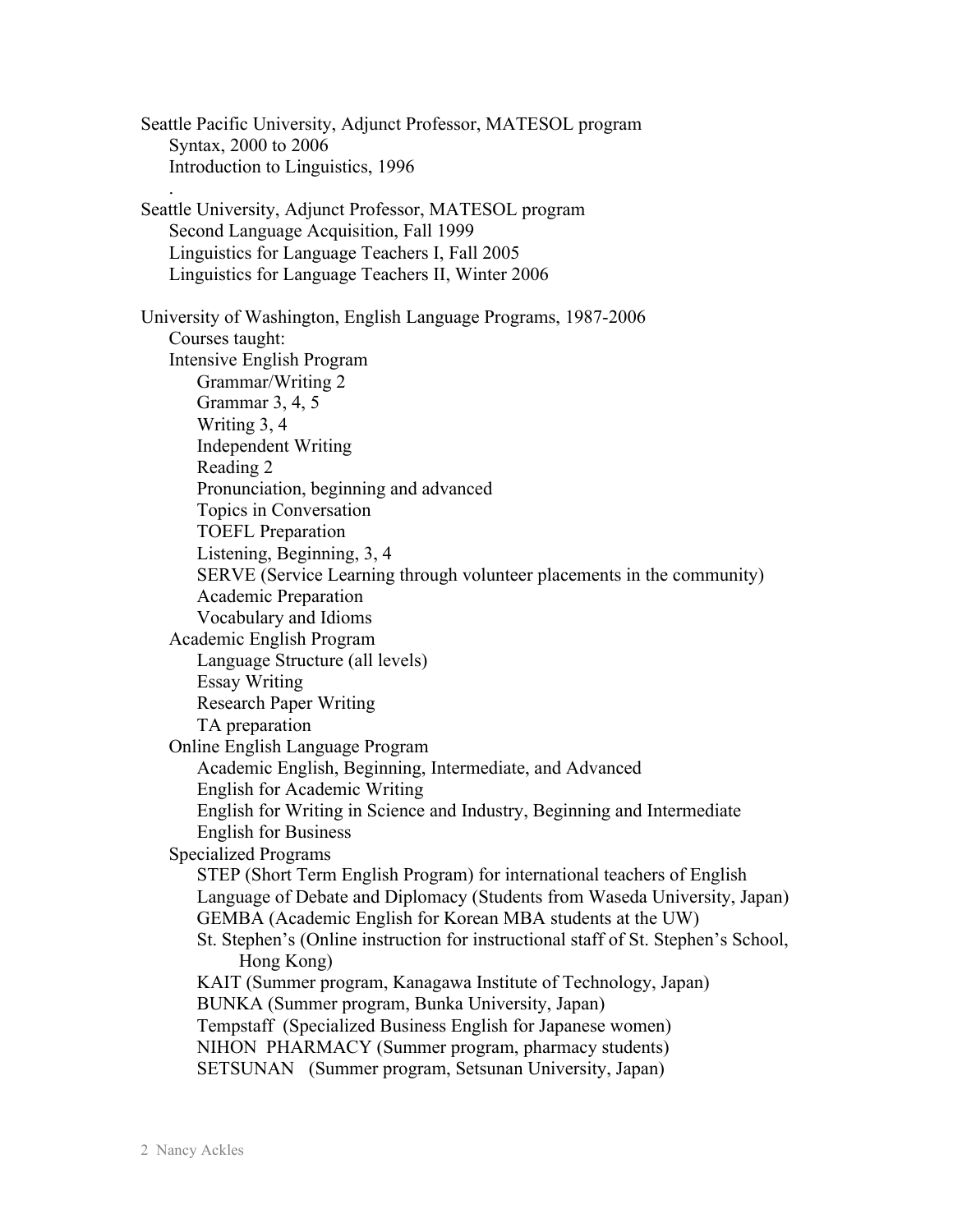English in the Workplace

Boeing (pronunciation for production workers)

University of Washington (English skills for grants and contracts department employees)

Curriculum Development:

- Researched writing requirements across the university to guide development of standards for research paper writing classes.
- Served on the Academic English Program curriculum revision committee, researching needs of university second language users and rewriting the entire AEP curriculum to meet the needs of a changed population. Wrote preliminary and exit tests for courses.
- Developed the sequence of new grammar courses for an entirely revised Intensive English Program curriculum, integrating Bloom's taxonomy and productive language skills into the grammar curriculum.

Wrote specialized series of courses for students from United Arab Emirates

Developed and piloted the first English in the Workplace course for University of Washington employees.

Developed courses for numerous summer programs.

Administration:

Served as Academic English Program coordinator for two years, responsible for orienting and supporting teachers, providing support materials, collecting statistics.

Teacher Training

Master Teacher for students in MATESOL program practicum MATESOL program student advisor 2005-2006 (This role includes helping students choose classes, advising entering students, arranging for practica, and many administrative tasks.)

Washington Academy of Languages Introduction to Linguistics, Fall 2002

Office of the Administrator for the Courts, State of Washington Twenty hours of Interpreters Training, Summer 1999

University of Washington TA, Linguistics 200 Linguistics 449, Second Language Acquisition, Summer 1998

Lewis Clark State College Intensive English Language Program instructor, 1981-1986 Courses taught: Aural/Oral Skills Grammar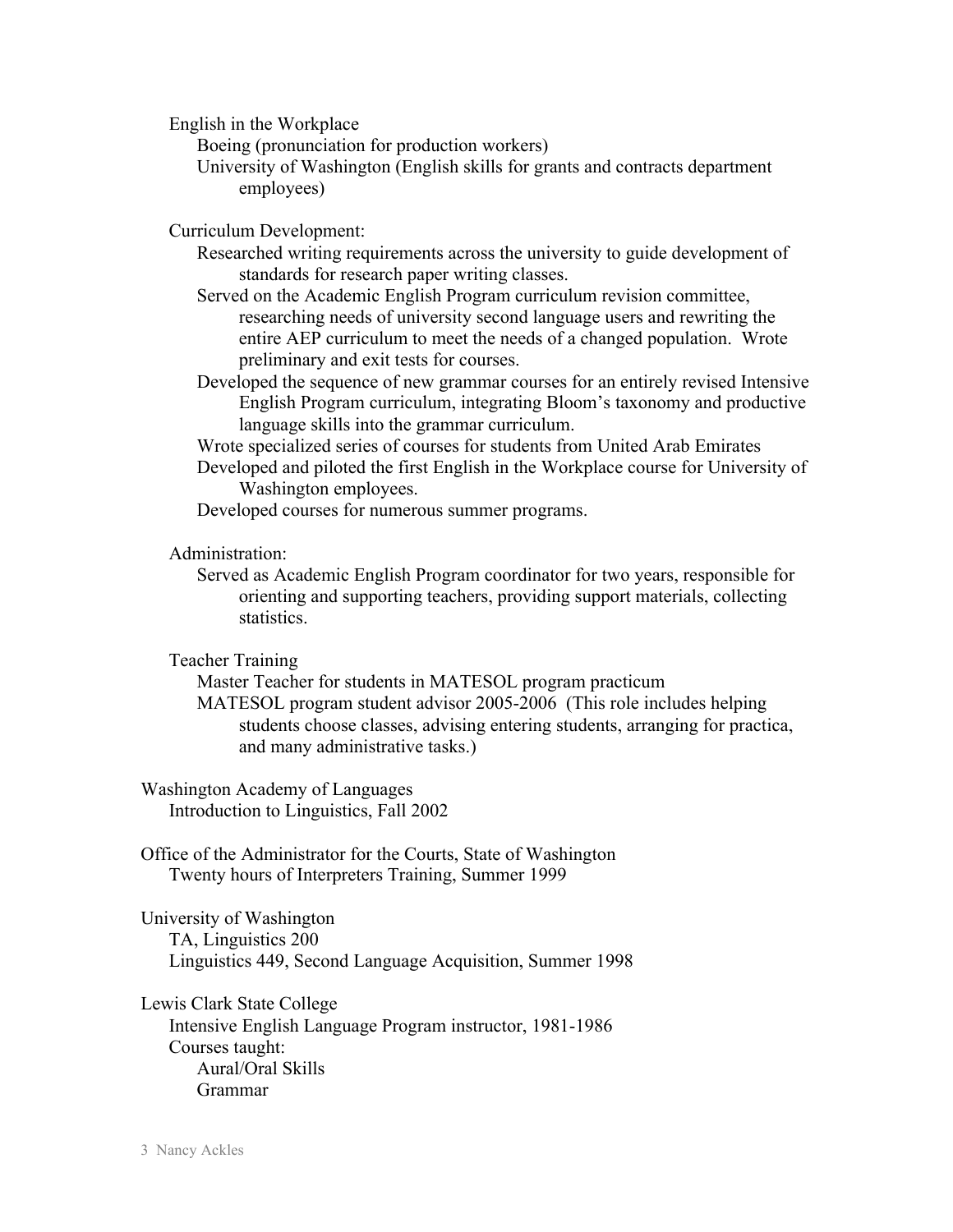Vocabulary and Idioms Writing Reading Speed Reading

### **Professional Presentations**

TESOL conventions (Teachers of English to Speakers of Other Languages)

- 2013 Cultivating ethics and respect in the classroom (roundtable discussion leader)
- 2012 Teaching without electricity: Successful techniques from creative local teachers (panel organizer)
- 2012 Developing ethical and respectful minds: research and practice (panel organizer)
- 2011 Turn spam into gold
- 2010 Practical tips for helping learners master troublesome sounds
- 2009 Preparing teachers for work in areas with limited resources (panel organizer)

2008 A better way to teach tenses

2007 Fun, fast and useful pronunciation teaching tips

2005 Fun activities for improving pronunciation and conversation skills

2003 Materials meeting the needs of generation 1.5

2001 Integrating vocabulary and collocations into grammar instruction

- 1999 Teaching *a/an* and *the*
- 1997 A curriculum revision process for university academic English programs

1994 Reading, writing and reaching out: a cross-curriculum faculty survey Achieving personal fulfillment through career transitions (panel member) Teaching in materials-starved environments

# ELTA-Albania

- 2013 Lezhe Renewing our vision, Increasing our energy
- 2012 Lezhe English teachers: Leaders for change! Motivating unmotivated students
	- Tirana Technology for techno-phobes and techno-klutzes Teaching verb tenses
- 2011 Lezhe Helping Students Develop Analytical Skills Through Writing Making testing backwash work for you, not against you
- 2009 Berat Making washback work for you

# Bosnia-Herzegovina

2013 Tuzla American Corner workshop for teachers Mostar American Corner workshop for teachers

# Cornerstone University

2013 Teaching English as a road to positive change Understanding and teaching the uses of *a/an* and *the*.

### Taiwan